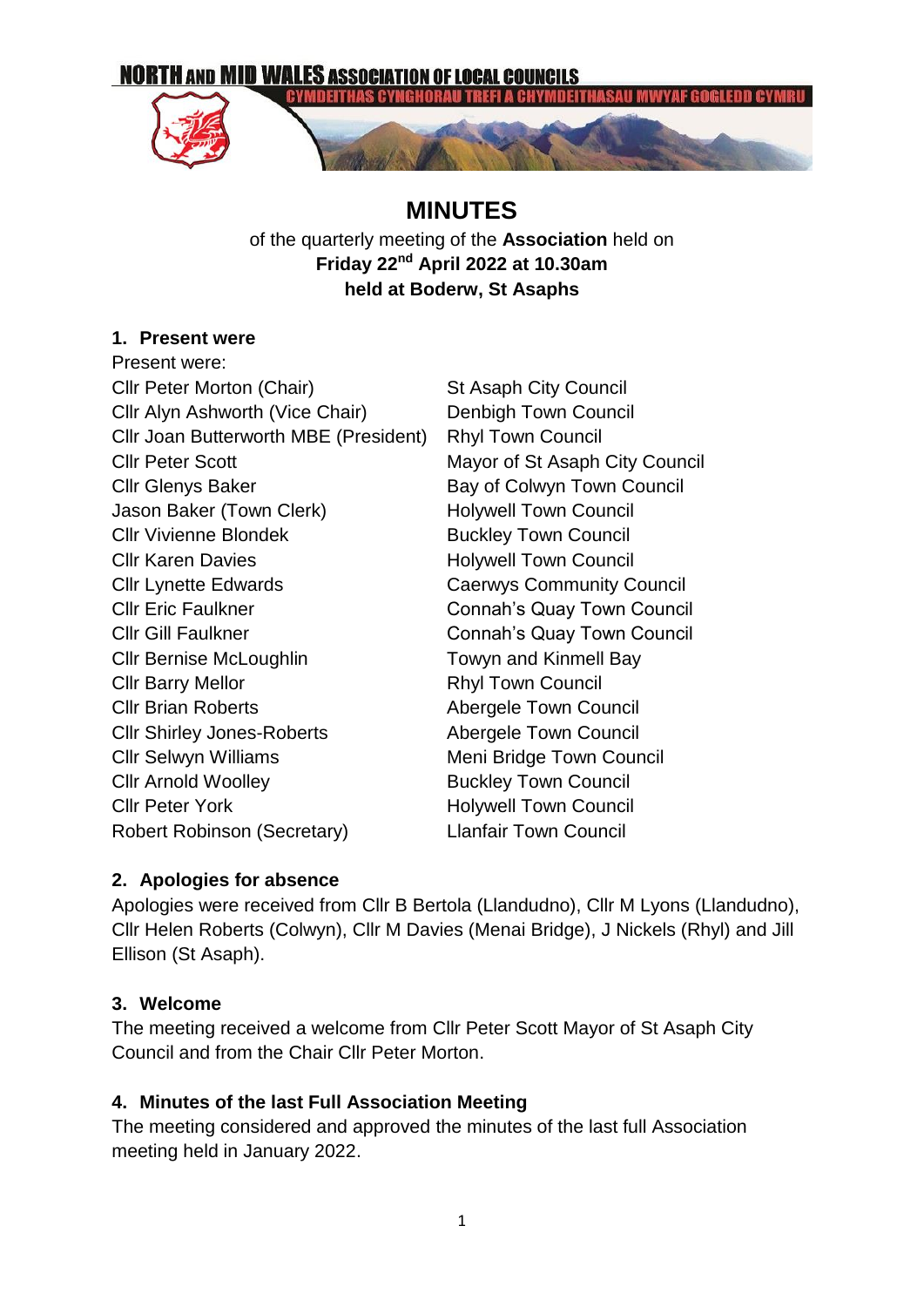

#### **5. Actions from and since last meeting**

The meeting noted the actions taken since the last full Association meeting:

| <b>No</b>       | Item                                                              | <b>Status</b> |
|-----------------|-------------------------------------------------------------------|---------------|
| $\mathbf{1}$    | Prepare minutes and post on website                               | Completed     |
| $\overline{2}$  | Accounts for 2020-2021 audit                                      | Under way     |
| $\overline{3}$  | Holywell transport issues to be raised at the transport liaison   | On agenda for |
|                 | meeting                                                           | this meeting  |
| $\overline{4}$  | Meeting with Welsh Government over a minister for North           | On-going      |
|                 | Wales to be progressed.                                           |               |
| $5\overline{)}$ | Invite Betsi Cadwallader Health Board to the January              | See minute no |
|                 | meeting.                                                          | 7 below.      |
| $6\phantom{1}6$ | Respond to the Homeless Consultation                              | Completed     |
| $\overline{7}$  | Raise the subject of electric cars with the Executive at its next | On agenda for |
|                 | meeting (Holywell request)                                        | this meeting  |

#### **6. Financial Report**

6.1 The meeting received a financial report from the Secretary.

6.2 The end of year bank balance as at  $31<sup>st</sup>$  March 2022 was £5,893.74p.

6.3 Web Site – the Secretary pointed out that the Association web site was not bilingual and has been in place for over 10 years. The Secretary suggested that the members look at the new Tourism website for Llanfair Caereinion which has the latest auto translator. The website address is llanfairtcaereinion.org If the website translator is acceptable with regards the Association may wish to renew its website – cost approx. £400. The matter will on the agenda for the next meeting for consideration.

## **7. Hospital and healthcare in North Wales**

The meeting noted the letter received regarding Alexandra Hospital. The concern of the meeting regarding healthcare in North Wales was very evident due the extensive discussion held on the subject. The main points made were: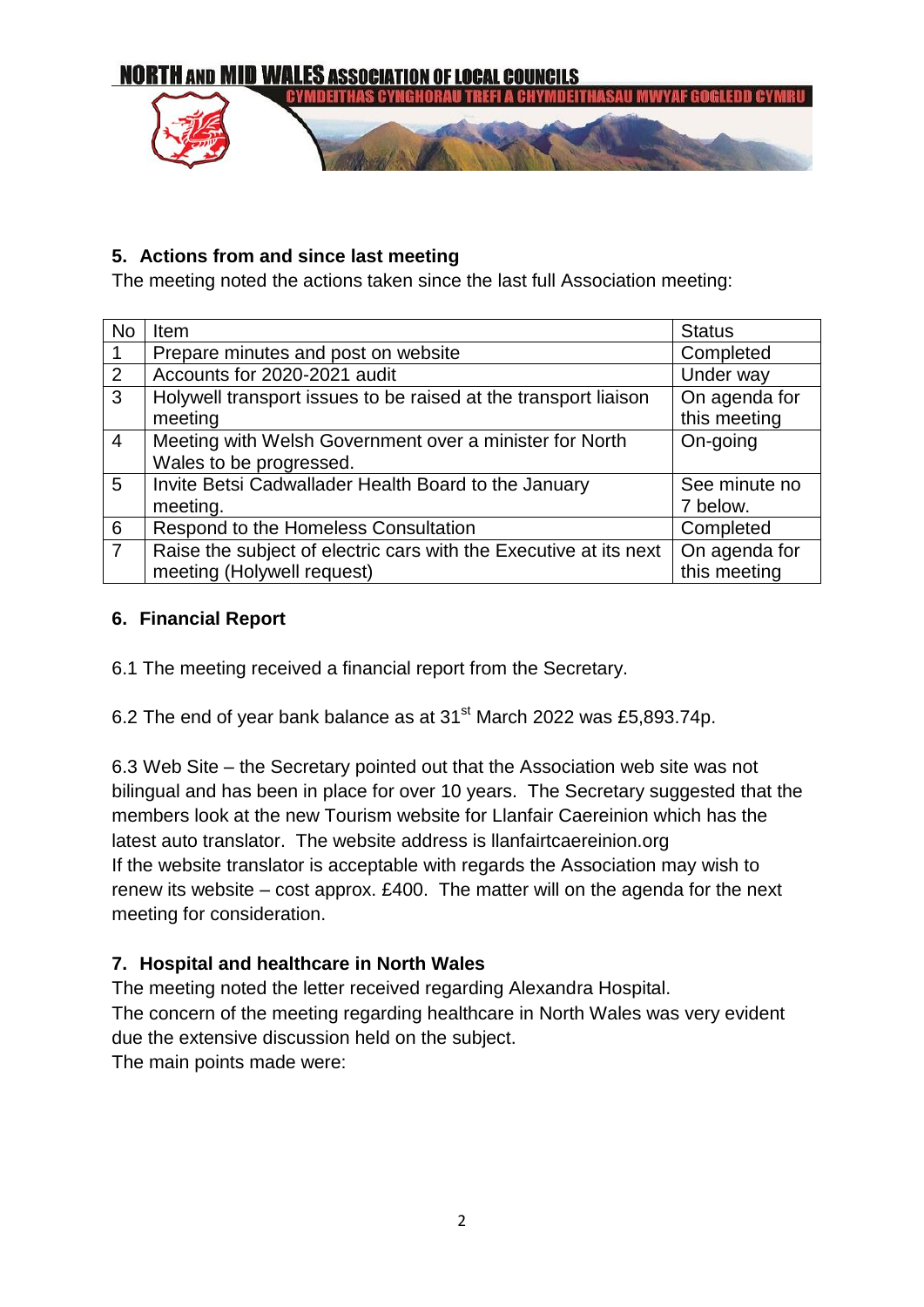

The meeting **RESOLVED** (with a unanimous vote) to take forward the following actions:

**Meeting with Betsi Cadwallader** Trust (senior executives) To attended by the Chair, Secretary and Cllr V Blondek

**Meeting with Minister (or Senior Officials) Welsh Government** To be attended by the Chair, Secretary and Cllr V Blondek

Due to the interest in the subject a further discussion is to take place at either the next or October Quarterly meeting.

#### **8. To receive a report on Homeless in North and Mid Wales**

The members received a short report on the latest position as it is known. The President suggested that there was nothing further for us to do at this time but that we should all keep the subject under review.

#### **9. North Wales Coast Transport**

9.1 The meeting considered a report from the Committee (meeting on  $8<sup>th</sup>$  April 2022) with the main points relating to TFW being:

- i) Apparently the new trains will have better toilet facilities however there is still only one toilet per 2 car unit. Alex is to take back the dissatisfaction that this is the case. *This subject is ongoing.*
- ii) There are poor audible announcements on most of the trains. This is probably down to training. Alex is to take this back for action. *It has been pointed out TfW that this is a training issue and needs to be addressed.*
- iii) Disabled access was raised, this is improving and more is being done. *TfW accept that they have learned a lot about bus replacement services and accept access has to improve.*
- iv) Llandudno was cited as a Community Hub, however it closes at 3pm at the present time. Alex is to take this away to seek longer opening hours. *No change proposed at this time.*
- v) Overcrowding in the summer months is still an issue. Transport for Wales is working on solutions to this. *Little evidence has been noted that this is being addressed.*
- vi) The Station Audit and Dementia is progressing albeit slowly. *A new Dementia Officer has been appointed so it is hoped things will now move forward. Station improvements are progressing albeit slowly.*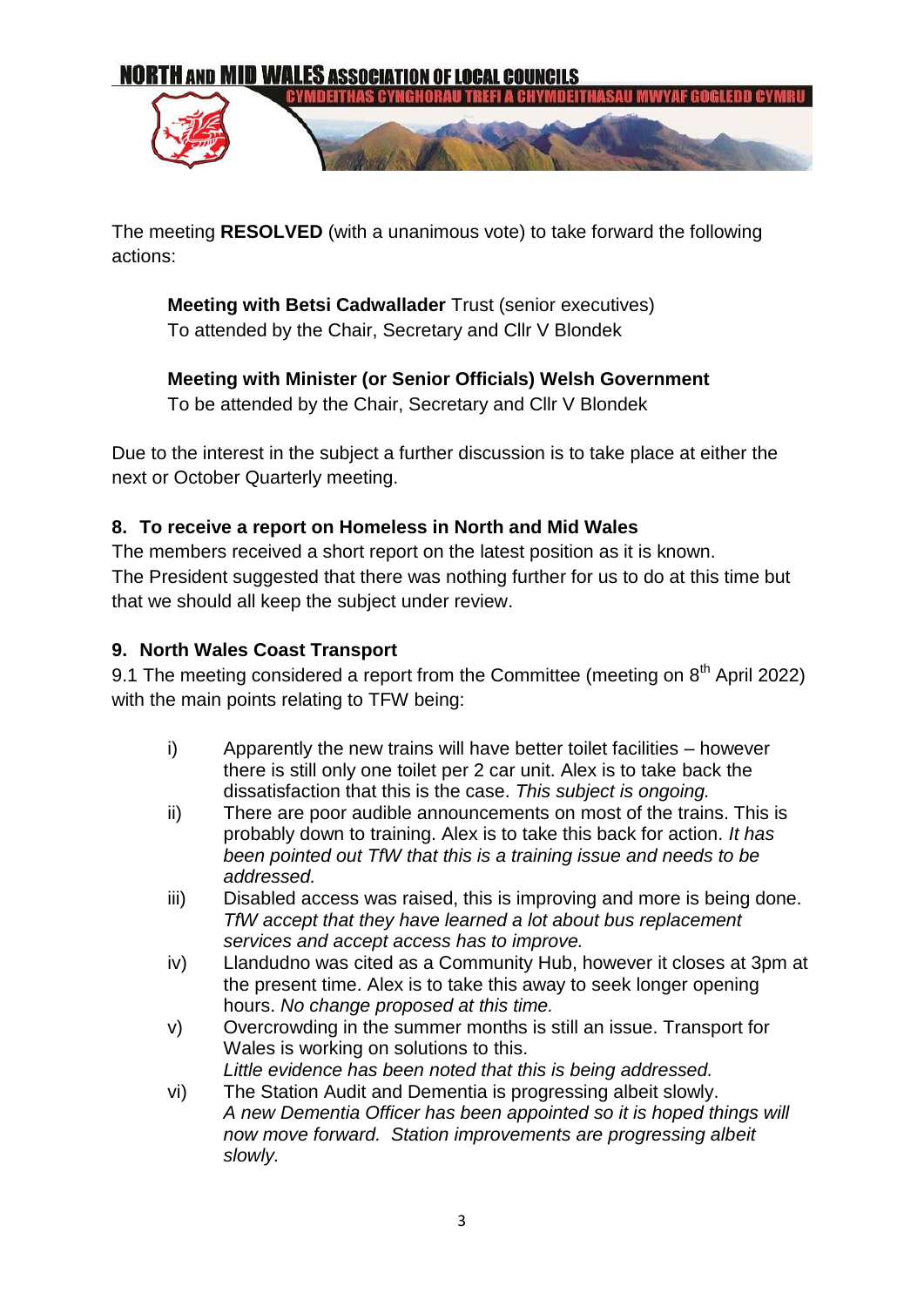# **NORTH AND MID WALES ASSOCIATION OF LOCAL COUNCILS YMDEITHAS CYNGH** CHYMDEITHASAU

- *vii) Many of the Liaison Groups set up have felt that they need to be more effective to be worthwhile. TfW accepts this and a remit for all groups will be sent out in the next 2-3 weeks and will be circulated to members for comment when it arrives.*
- *viii) Holyhead Station has been allocated £20,000 for further business case work towards its re-opening.*
- *ix) £690,000 has been allocated to improve interchanges at Chester and Shotton.*
- 9.2 The meeting noted the new services to London with regard to Avanti as follows:

| Ex Euston                              | Ex Holyhead             |  |  |  |
|----------------------------------------|-------------------------|--|--|--|
| To Holyhead                            | <b>To London Euston</b> |  |  |  |
| 0910                                   | 0448                    |  |  |  |
| 1010                                   | 0551                    |  |  |  |
| 1610                                   | 1257                    |  |  |  |
| 1810                                   | 1450                    |  |  |  |
| 1910                                   |                         |  |  |  |
|                                        |                         |  |  |  |
| Ex Llandudno Junction to London Euston |                         |  |  |  |
| 0618                                   |                         |  |  |  |
| 0721                                   |                         |  |  |  |
| 1427                                   |                         |  |  |  |
| 1620                                   |                         |  |  |  |

It was suggested that perhaps a later morning service to London Euston departing Holyhead around 0830-0900 would be beneficial

9.3To meeting noted the announcement that the A55 improvements are not going forward.

## **10 Holyhead Port**

The secretary reported that letters were sent to both Westminster and Welsh Government with the following replies:

- I) Westminster no reply it was **AGREED** that a further letter should be sent seeking a reply asap and expressing our disappointment that no reply had been received.
- II) Welsh Government non committal reply it was **AGREED** that a letter should be sent asking for more commitment and information on what the government is doing on this subject.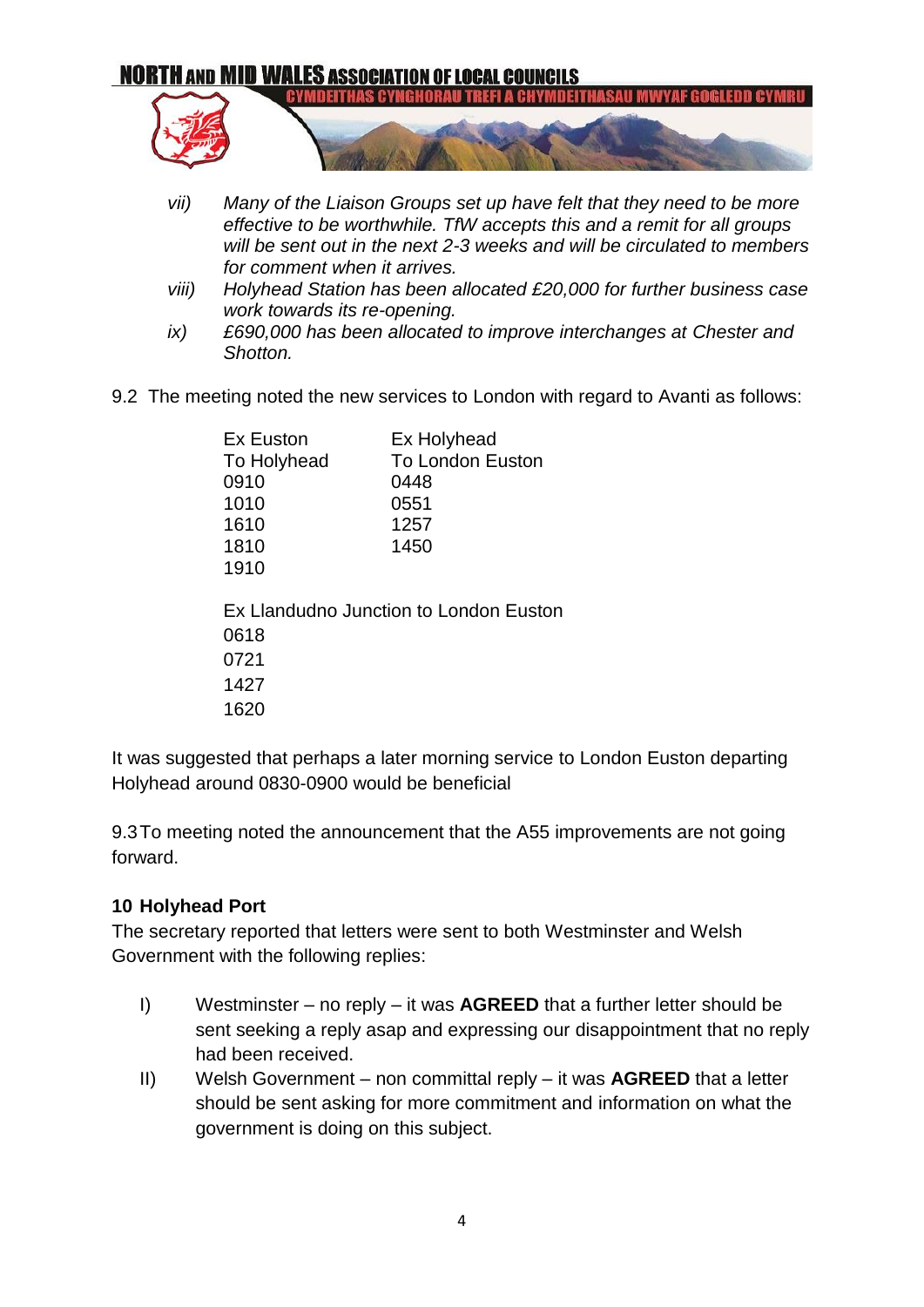# **NORTH AND MID WALES ASSOCIATION OF LOCAL COUNCILS**



# **11 Council Tax**

The meeting considered this subject as a review is due to take place soon. The meeting **AGREED** that whatever system is introduced it should be income related if possible. A letter in response to the consultation is to be sent on that basis.

# **12 Consultations**

The meeting noted the legislation making its way forward with regards to planning use class order changes regarding 2<sup>nd</sup> homes and short holiday lets along with the increases in taxation.

It was considered that tourism was an important part of making decisions on this subject and that there had to be a balance. The meeting was of the view that this balance was not right at this time.

# **13 Elections**

The meeting was asked to consider why (in their view) there has been a general lack of interest in standing for election to Town and Community Councils. Many Councils do not have elections with either just enough to fill the seats or not having enough to fill the places.

The following views were expressed:

- i) The nomination forms were not easily found on Council websites.
- ii) More engagement with schools and young people needed to gain more interest.
- iii) Forms difficult to complete.
- iv) Lack of interest as people generally felt they were no listened to.
- v) Publicity in some areas poor with people not knowing elections were taking place or how to put their names forward.
- vi) A candidate's pack was issued by some Town Councils which helps explain what it is all about.
- vii) Abuse and discourteous behaviour towards and between candidates has not helped.

Due to the interest in this subject it is to be put on a future agenda for full discussion to enable a document to be produced for submission to Welsh Government (electoral division) and to the Boundary Commission for Wales.

The meeting also agreed to invite Planning Aid Wales to attend a future meeting for a planning discussion.